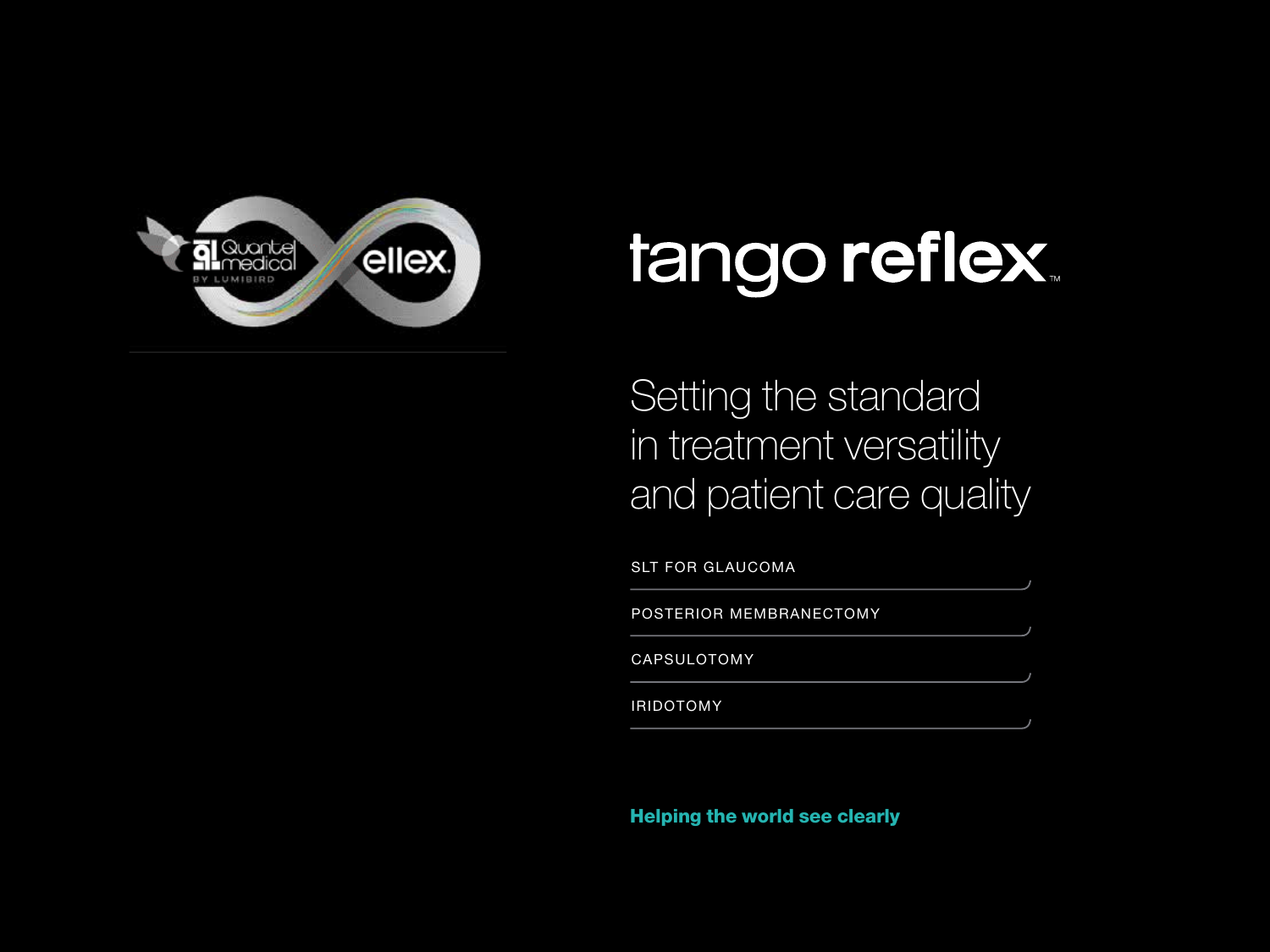## Proprietary technologies to expand your scope of care

Every day, patients present a diverse range of eye conditions for you to evaluate and treat.

With Tango Reflex<sup>™</sup> from Ellex, you can perform a full range of anterior and posterior YAG laser procedures. Selective Laser Trabeculoplasty (SLT)

Tango Reflex<sup>™</sup> enables you to expand the scope of care you're able to provide, and all at the absolutely highest standard of efficacy.

### A broad range of treatment options

Choose Tango Reflex™, and you can select from four treatment modalities, which comprise:

POSTERIOR MEMBRANECTOMY

CAPSULOTOMY

IRIDOTOMY

tango reflex.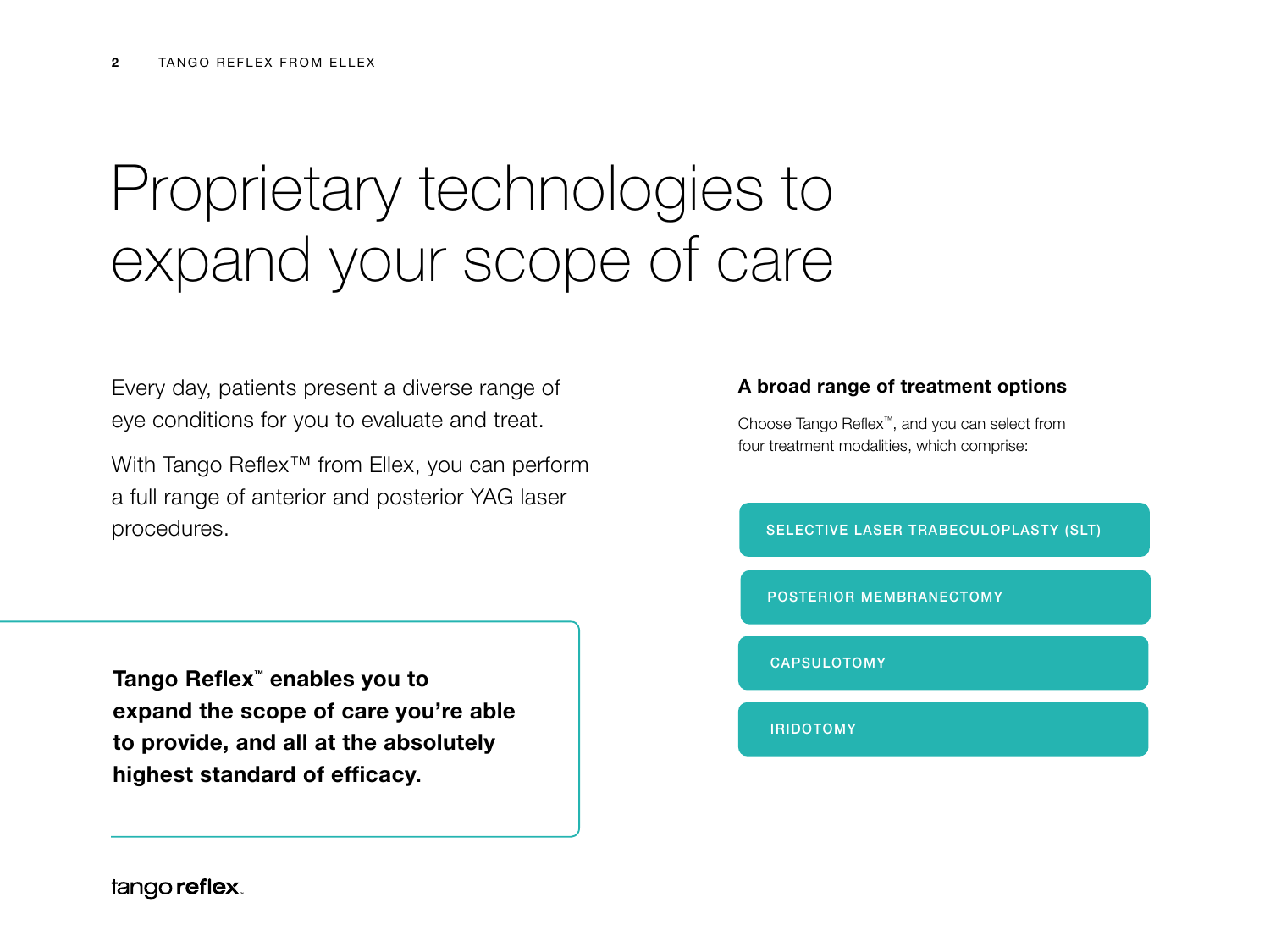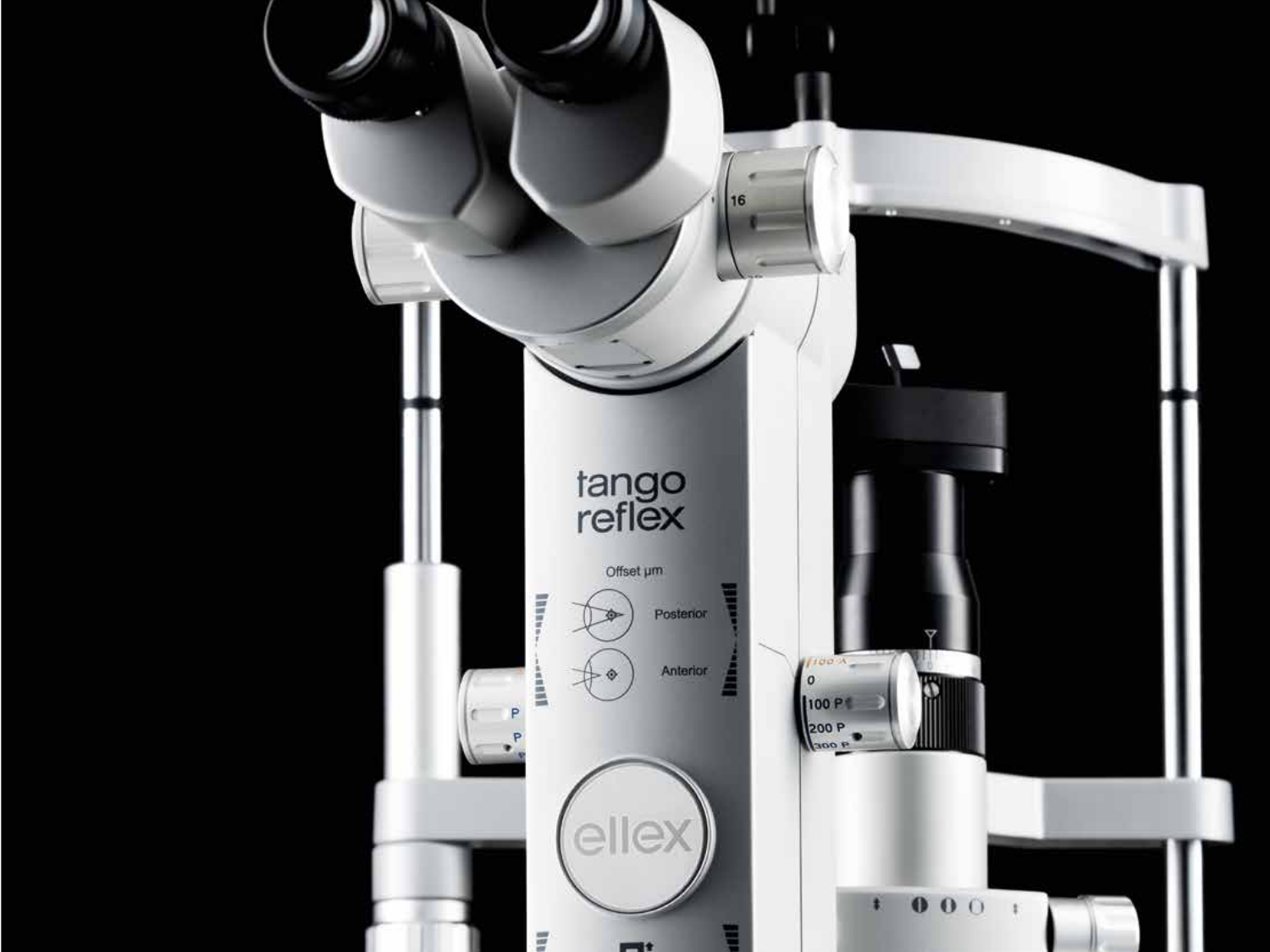## Tango Reflex™ – treatment versatility, patient care quality

### Floaters & Opacities best ever visualization

Featuring Ellex's proprietary Reflex Technology™, Tango Reflex's visualization in both on-axis and offaxis modes, combined with titratable illumination, allows you to accurately visualize floaters and opacities, and to assess their position relative to the lens or retina.

### SLT

### precision and beyond

Tango Reflex™ incorporates Ellex's proprietary SLT technology providing superior energy control, a sharp-edged aiming beam and the industry's fastest firing rate of three shots per second.\* With an enhanced view of the trabecular meshwork, you'll be able to perform SLT procedures faster and more accurately.

### YAG

### low energy, high efficiency

Tango Reflex's YAG mode features an Ultra Gaussian beam profile and fast rise time. That means you can perform capsulotomies and iridotomies at lower, more efficient energy levels. With less energy delivered into the eye, you'll be able to carry out capsulotomies with all types of IOLs and with significantly less risk of lens pitting\*.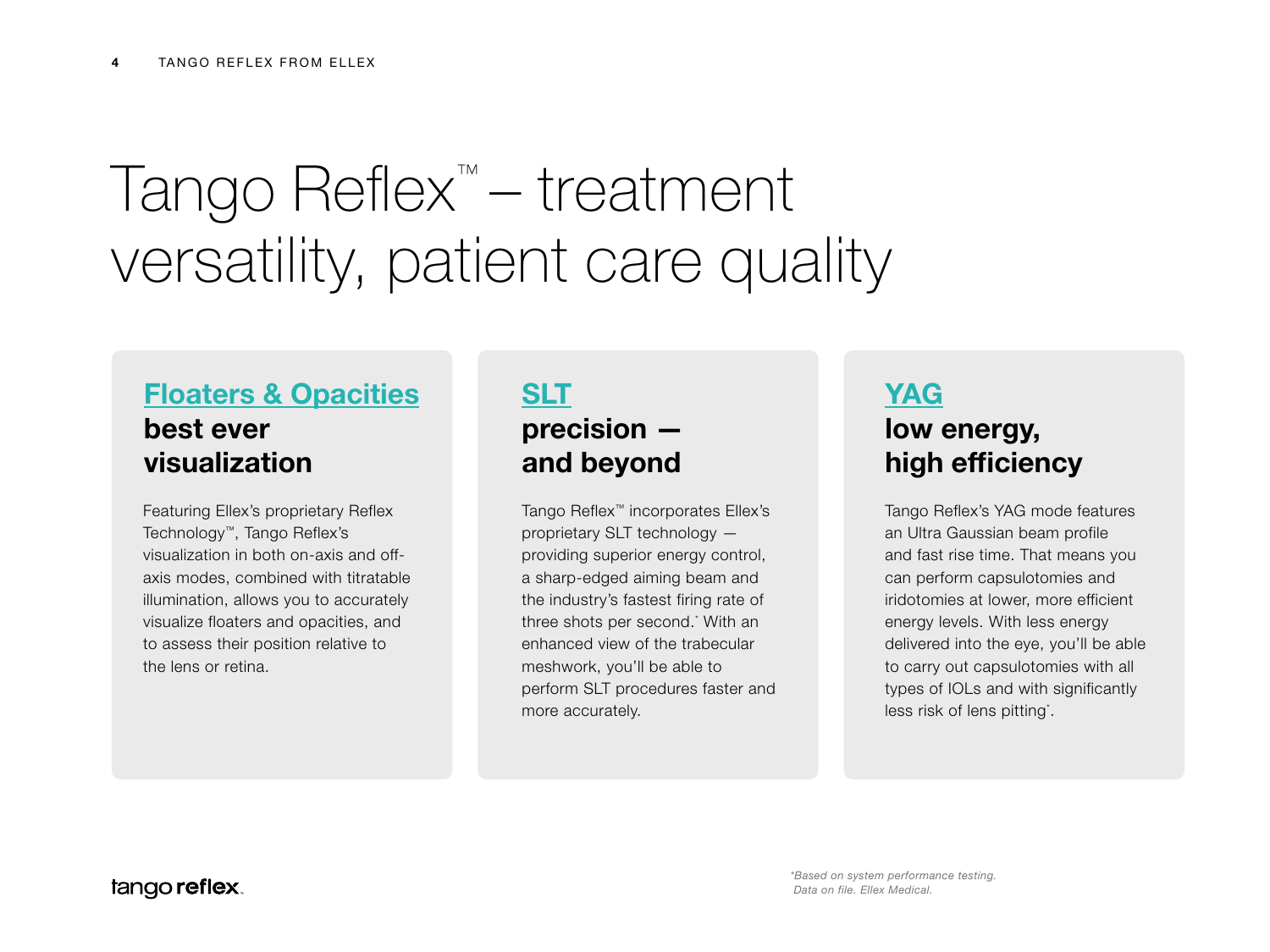

A proprietary dual-mode laser system, teamed with an intuitive tablet interface, allows you to instantly switch between SLT and YAG modes at the touch of a button.

The Reflex illumination mirror ensures that the laser beam is never obstructed - minimizing the risk of under-dosing or overdosing the energy and ensuring the desired therapeutic effect.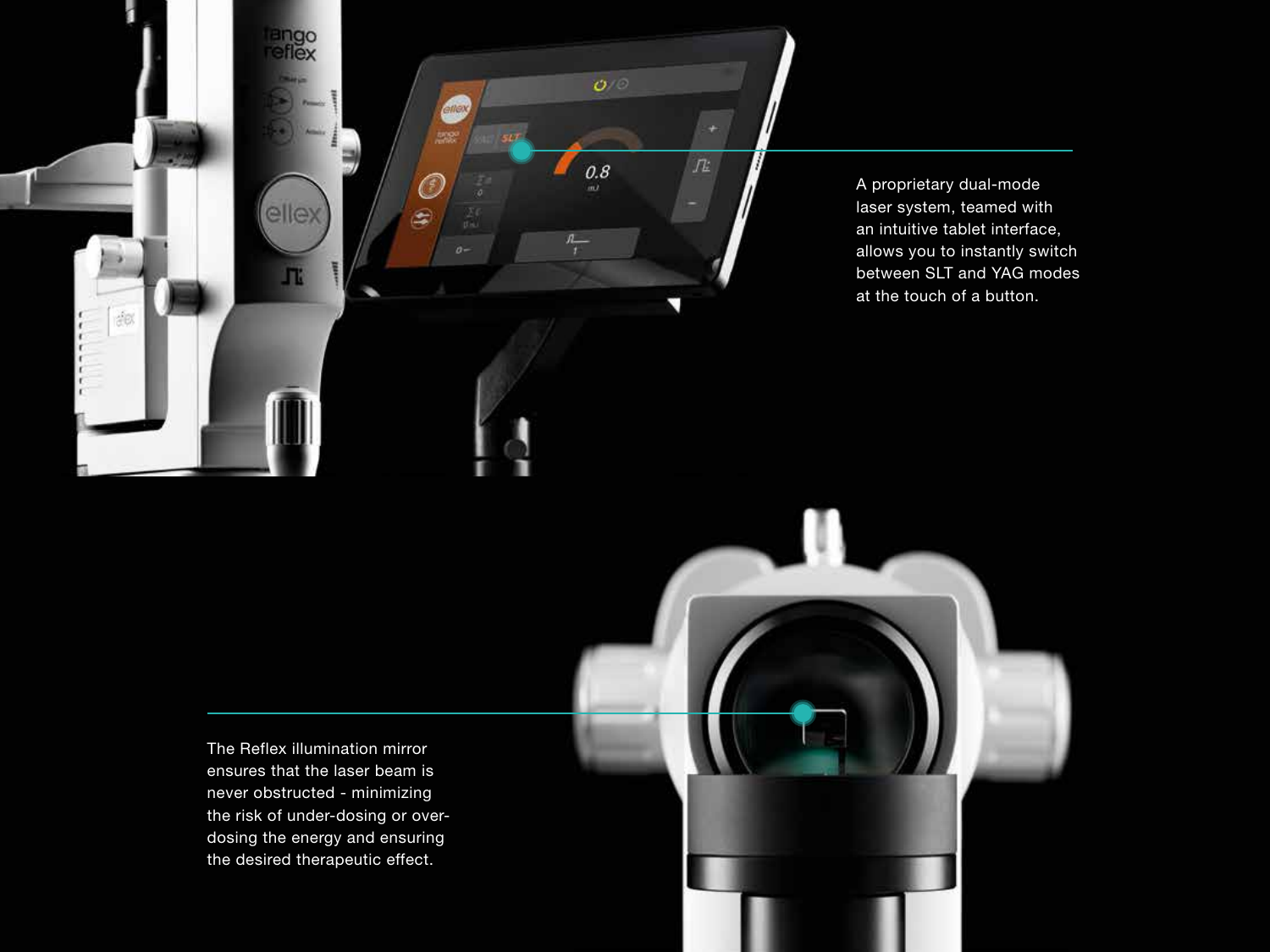## SLT; primary therapy for effective, proven glaucoma treatment

Specify Tango Reflex™ , and you can deliver SLT to stimulate the eye's natural healing response to manage your glaucoma patients' IOP without the burn and scar tissue associated with argon laser trabeculoplasty (ALT).

It's a solution that, when used as a first-line option, can reduce IOP as effectively as medication, without the associated side effects or compliance problems\*.

#### Stimulate safe healing

SLT delivered by Tango Reflex™ works by applying selective photothermolysis of the pigmented trabecular meshwork cells. This intervention stimulates the release of proteins and cytokines and the recruitment of macrophages to improve the circulation of aqueous humor through the meshwork and the inner wall of Schlemm's canal — all without causing thermal or coagulative damage.

#### Evaluate pathology

You can evaluate the result of intervention with SLT to estimate the location of the pathology. If intervention with SLT is successful, the primary obstruction region may lie within the trabecular meshwork, but if it is ineffective, then the primary obstruction may reside elsewhere.

### tango reflex.

*<sup>\*</sup> Katz LJ, Steinmann WC, Kabir A, Molineaux J, Wizov SS, Marcellino G; SLT/Med Study Group. Selective laser trabeculoplasty versus medical therapy as initial treatment of glaucoma; a prospective, randomized trial. J Glaucoma. 2012,21:460-8*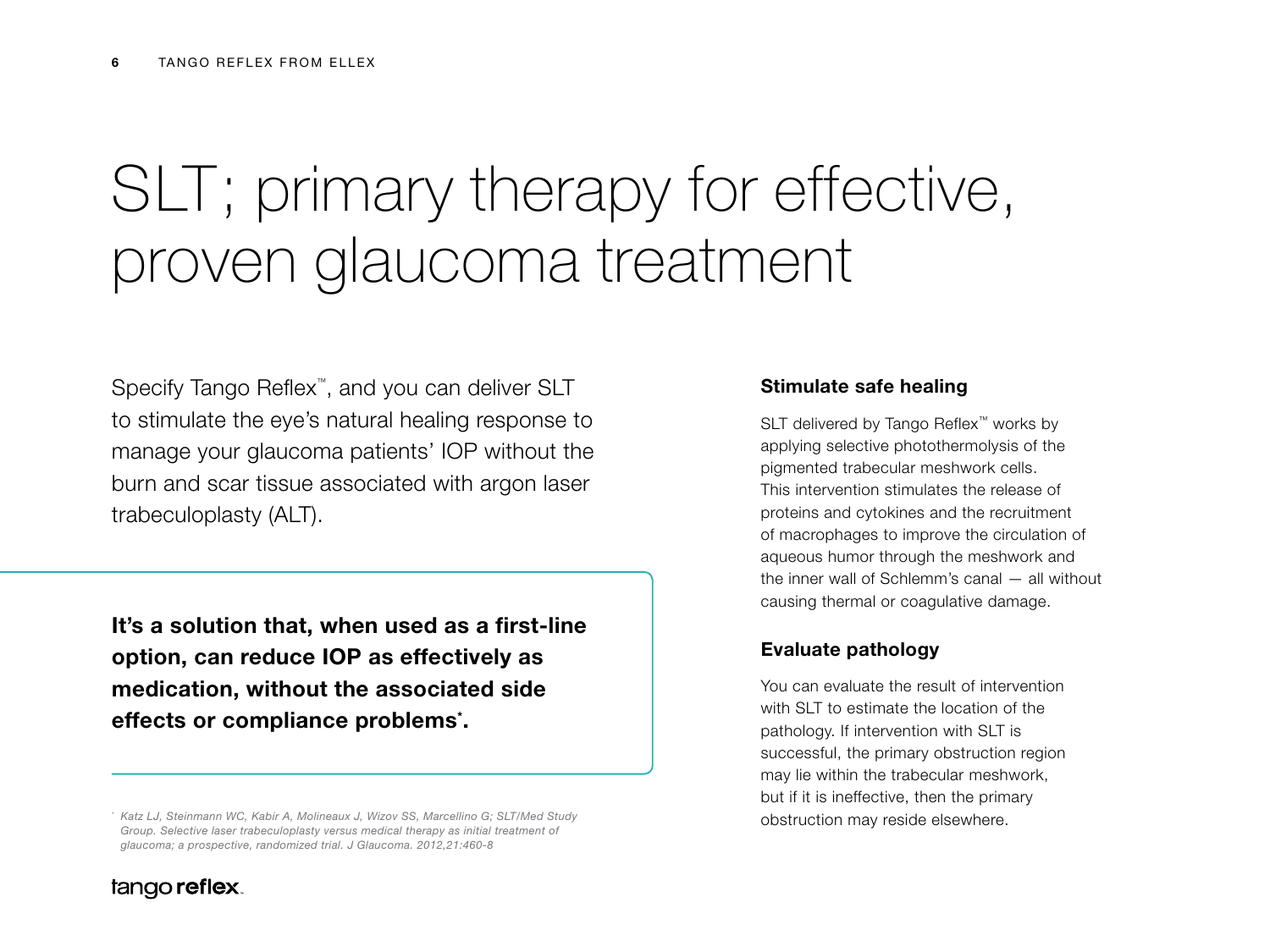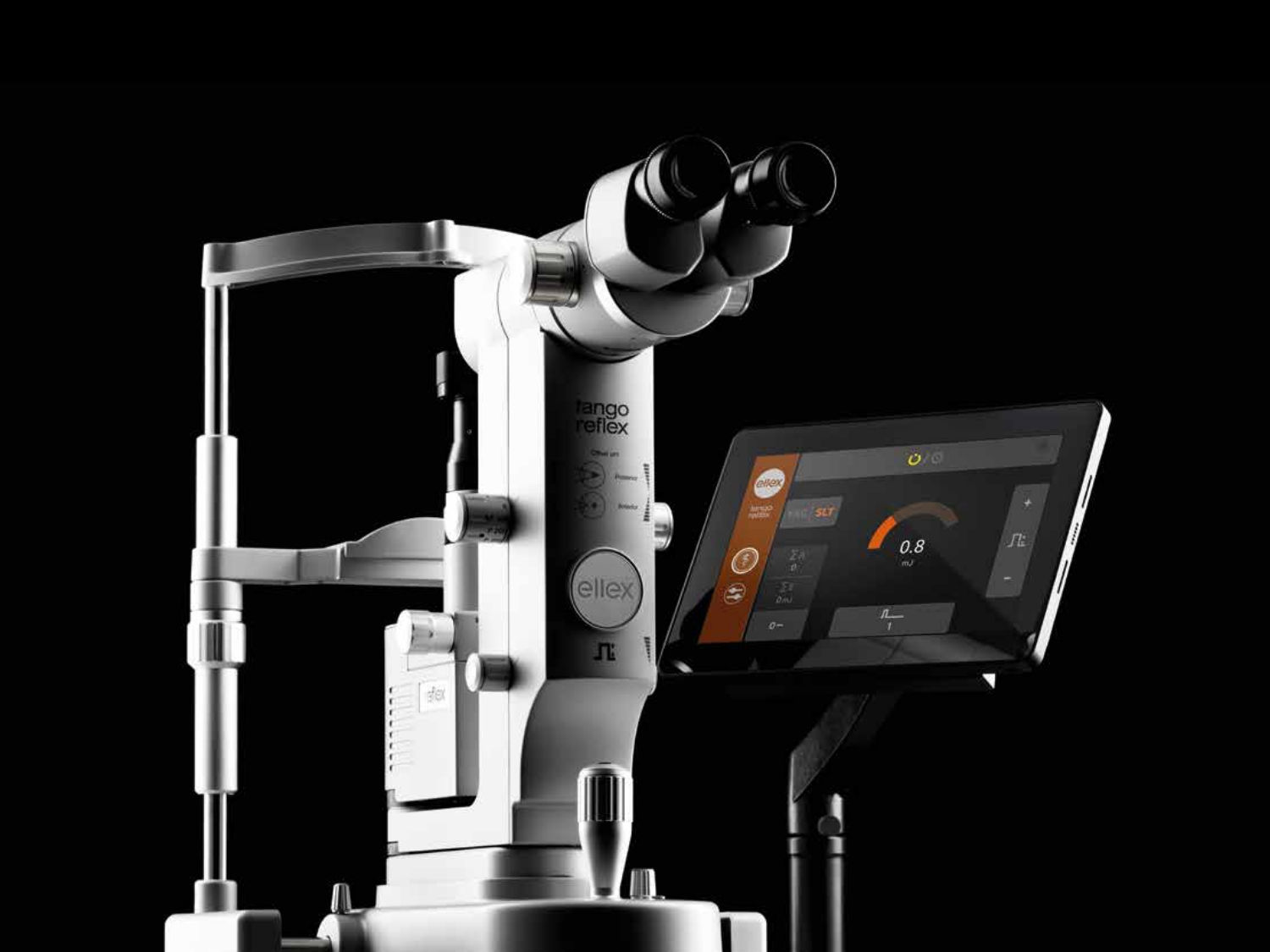## Accurate, effective capsulotomy

A powerful solution for post-capsular fragments and opacities. Choose Tango Reflex™ and you'll secure new levels of accuracy in capsulotomy —a perfectly centered, precise capsulotomy.

It's accuracy that minimizes fringes and tags and prevents lens damage — even if the lack of a ridge makes the capsule adhere to the optic.

### Precision in incision

Ellex's proprietary YAG laser cavity within Tango Reflex™ delivers a four nanosecond Ultra Gaussian pulse at high peak energy and can typically achieve the industry's lowest energy optical breakdown\*. This allows the energy to form a tight plasma ball, and results in less energy dispersion into surrounding tissue. This makes possible a tissue incision technique that deploys a smaller shockwave, which delivers superior treatment precision and maximizes procedure efficacy.

### IOL-friendly photodisruption

Featuring an Ultra Gaussian beam profile, Tango Reflex™ focuses more energy into the center of the beam profile to deliver greater energy density reducing the energy needed to effectively perform capsulotomy and consequently greatly reducing the risk of lens pitting\*.

tango reflex.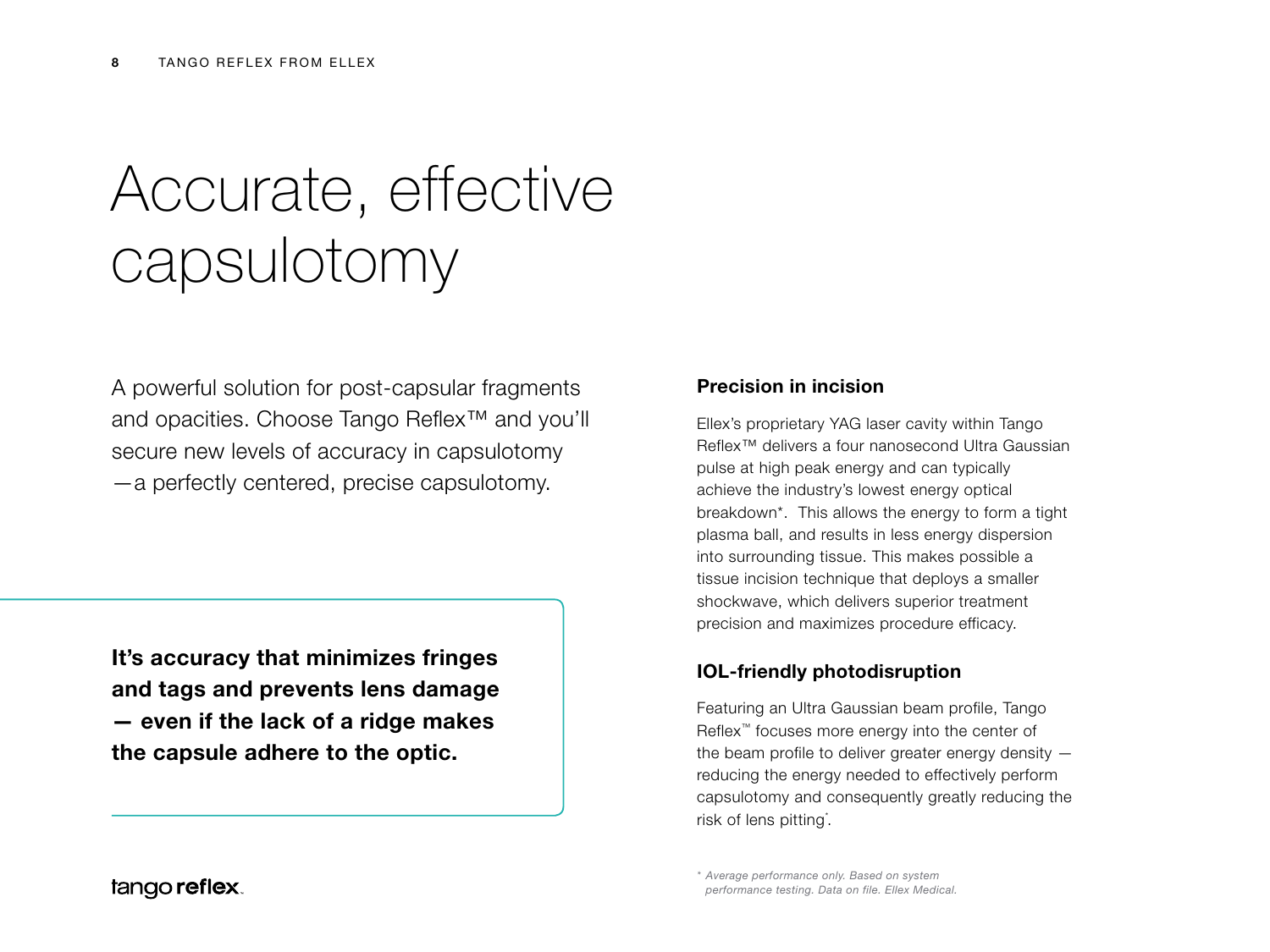### Prevent post-capsulotomy floaters

Employing TCI™ to identify capsular fragments, Tango Reflex™ can be used to vaporize broken pieces of the fragment and help prevent the common problem of sudden postcapsular floaters post treatment.



Capsulotomy, Ellex – Step 1: multifocal lens Capsulotomy, Ellex – Step 2: multifocal lens

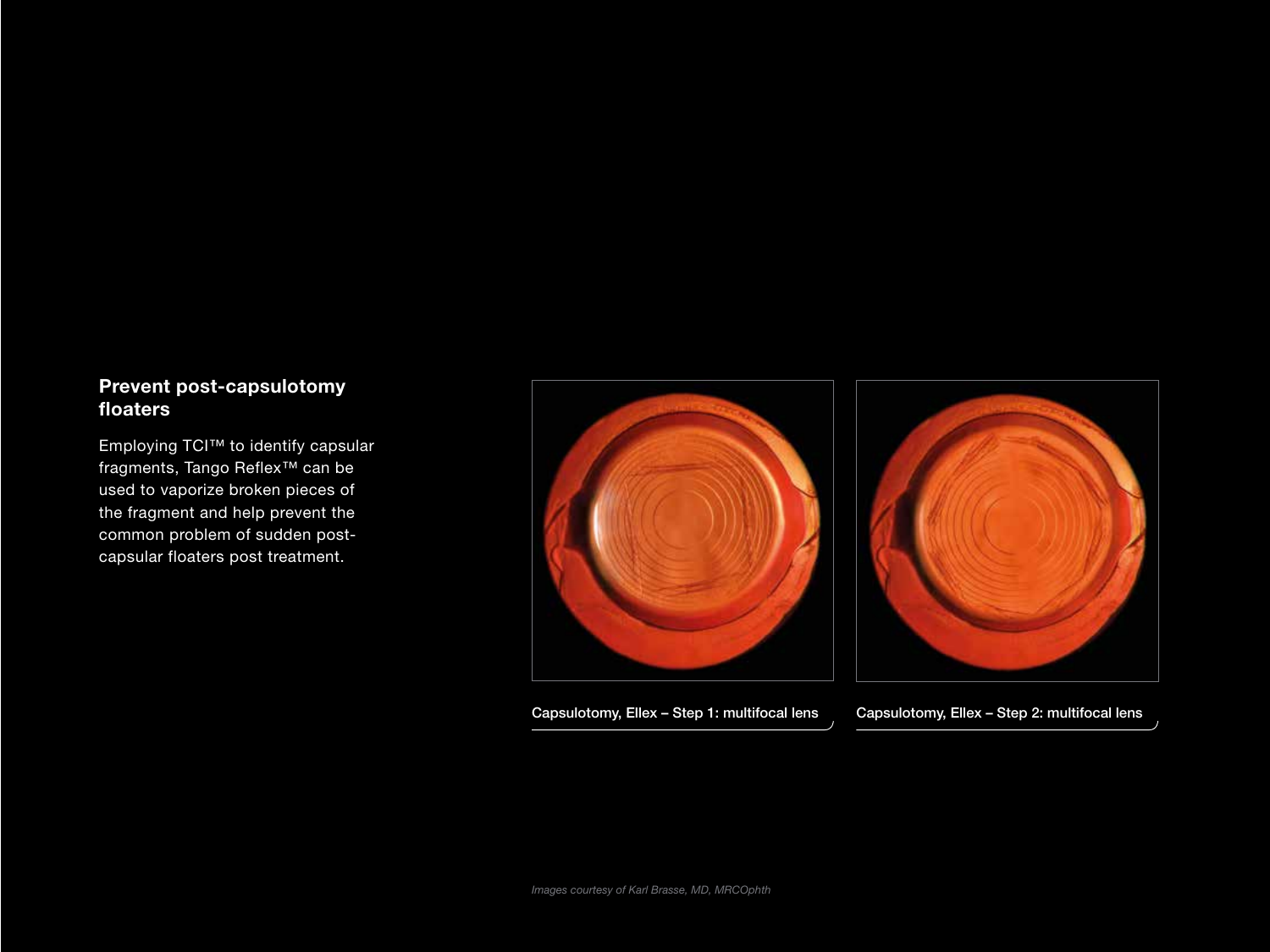## Specifications

|                                        | <b>SLT Mode</b>                                | <b>YAG Mode</b>                                     |
|----------------------------------------|------------------------------------------------|-----------------------------------------------------|
| <b>Laser Source</b>                    | Q-switched, frequency doubled Nd:YAG           | Q-switched Nd:YAG                                   |
| Wavelength                             | green: 532 nm                                  | infrared: 1064 nm                                   |
| <b>Energy</b>                          | 0.3 to 2.6 mJ per pulse, continuously variable | 0.3 to 10 mJ per pulse, continuously variable       |
| <b>Pulse Width</b>                     | 3 ns                                           | 4 ns                                                |
| <b>Burst Mode</b>                      | single pulse only                              | 1, 2 and 3 pulses per burst, selectable             |
| <b>Spot Size</b>                       | 400 µm                                         | $8 \mu m$                                           |
| <b>Cone Angle</b>                      | <3 degrees                                     | 16 degrees                                          |
| <b>Offset (Anterior and Posterior)</b> | not applicable                                 | 0, $\pm$ 100 to $\pm$ 500 µm, continuously variable |
| <b>Aiming Beam</b>                     | red 635 nm, adjustable intensity               | green 515 nm, adjustable intensity                  |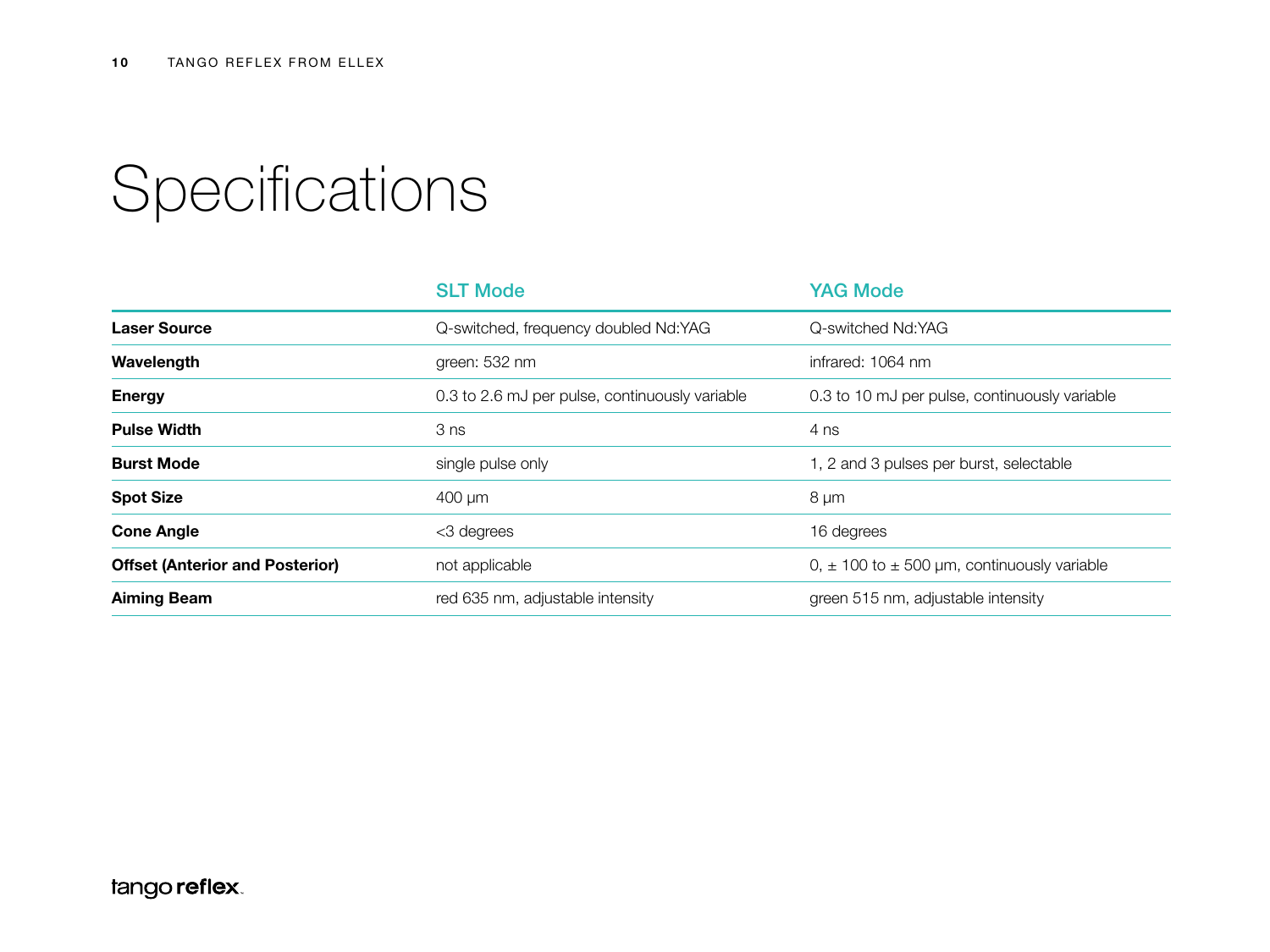### Common Features Specification

| <b>Repetition Rate</b>         | up to 3 Hertz                                                                                                                                                                                                                               |  |
|--------------------------------|---------------------------------------------------------------------------------------------------------------------------------------------------------------------------------------------------------------------------------------------|--|
| <b>Magnification</b>           | optimized for enhanced anterior segment vizualization                                                                                                                                                                                       |  |
| Cooling                        | Fan-cooled                                                                                                                                                                                                                                  |  |
| <b>Electrical Requirements</b> | 100-240 VAC, 50/60 Hz, 800 VA                                                                                                                                                                                                               |  |
| Weight                         | 31 kg, 68 lbs (laser only)                                                                                                                                                                                                                  |  |
| <b>Dimensions (HxWxD)</b>      | 57 x 75 x 45cm, 23 x 30 x 18 inches (laser only)                                                                                                                                                                                            |  |
| <b>Standard Accessories</b>    | Total Solution <sup>™</sup> tables, remote display, safety glasses, laser safety sign, dust cover                                                                                                                                           |  |
| <b>Optional Accessories</b>    | Tonometer mount, vitreolysis laser lens, SLT laser lens, capsulotomy and iridectomy laser lenses,<br>footswitch, five-position magnification changer, beam splitter, "C" mount camera adapter,<br>video camera adapter, co-observation tube |  |

*Specifications are subject to change without notice*